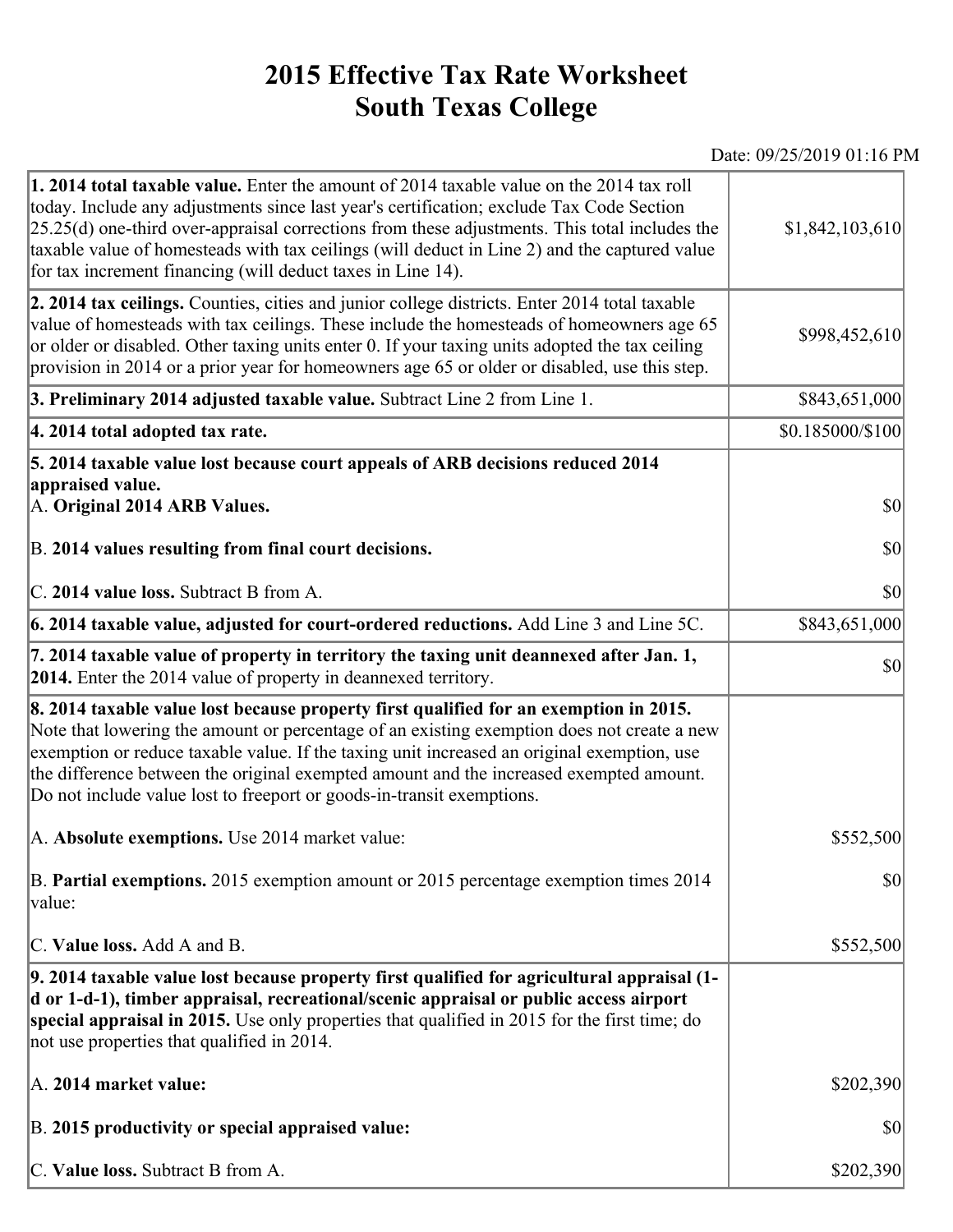| 10. Total adjustments for lost value. Add lines 7, 8C and 9C.                                                                                                                                                                                                                                                                                                                                                                                                                                                                                                                                                                                                                                              | \$754,890       |
|------------------------------------------------------------------------------------------------------------------------------------------------------------------------------------------------------------------------------------------------------------------------------------------------------------------------------------------------------------------------------------------------------------------------------------------------------------------------------------------------------------------------------------------------------------------------------------------------------------------------------------------------------------------------------------------------------------|-----------------|
| 11. 2014 adjusted taxable value. Subtract Line 10 from Line 6.                                                                                                                                                                                                                                                                                                                                                                                                                                                                                                                                                                                                                                             | \$842,896,110   |
| 12. Adjusted 2014 taxes. Multiply Line 4 by line 11 and divide by \$100.                                                                                                                                                                                                                                                                                                                                                                                                                                                                                                                                                                                                                                   | \$1,559,357     |
| 13. Taxes refunded for years preceding tax year 2014. Enter the amount of taxes refunded<br>by the taxing unit for tax years preceding tax year 2014. Types of refunds include court<br>decisions, Tax Code Section 25.25(b) and (c) corrections and Tax Code Section 31.11<br>payment errors. Do not include refunds for tax year 2014. This line applies only to tax years<br>preceding tax year 2014.                                                                                                                                                                                                                                                                                                   | \$707           |
| 14. Taxes in tax increment financing (TIF) for tax year 2014. Enter the amount of taxes<br>paid into the tax increment fund for a reinvestment zone as agreed by the taxing unit. If the<br>taxing unit has no 2015 captured appraised value in Line 16D, enter 0.                                                                                                                                                                                                                                                                                                                                                                                                                                         | \$0             |
| 15. Adjusted 2014 taxes with refunds and TIF adjustment. Add Lines 12 and 13, subtract<br>Line 14.                                                                                                                                                                                                                                                                                                                                                                                                                                                                                                                                                                                                         | \$1,560,064     |
| 16. Total 2015 taxable value on the 2015 certified appraisal roll today. This value<br>includes only certified values and includes the total taxable value of homesteads with tax<br>ceilings (will deduct in Line 18). These homesteads include homeowners age 65 or older or<br>disabled.                                                                                                                                                                                                                                                                                                                                                                                                                |                 |
| A. Certified values:                                                                                                                                                                                                                                                                                                                                                                                                                                                                                                                                                                                                                                                                                       | \$2,114,162,760 |
| B. Counties: Include railroad rolling stock values certified by the Comptroller's office:                                                                                                                                                                                                                                                                                                                                                                                                                                                                                                                                                                                                                  | \$0             |
| C. Pollution control exemption: Deduct the value of property exempted for the current tax<br>year for the first time as pollution control property:                                                                                                                                                                                                                                                                                                                                                                                                                                                                                                                                                        | \$0             |
| <b>D. Tax increment financing:</b> Deduct the 2015 captured appraised value of property taxable<br>by a taxing unit in a tax increment financing zone for which the 2015 taxes will be deposited<br>into the tax increment fund. Do not include any new property value that will be included in<br>Line 21 below.                                                                                                                                                                                                                                                                                                                                                                                          | \$0             |
| E. Total 2015 value. Add A and B, then subtract C and D.                                                                                                                                                                                                                                                                                                                                                                                                                                                                                                                                                                                                                                                   | \$2,114,162,760 |
| 17. Total value of properties under protest or not included on certified appraisal roll.                                                                                                                                                                                                                                                                                                                                                                                                                                                                                                                                                                                                                   |                 |
| A. 2015 taxable value of properties under protest. The chief appraiser certifies a list of<br>properties still under ARB protest. The list shows the appraisal district's value and the<br>taxpayer's claimed value, if any, or an estimate of the value if the taxpayer wins. For each of<br>the properties under protest, use the lowest of these values. Enter the total value.                                                                                                                                                                                                                                                                                                                         | \$35,230        |
| B. 2015 value of properties not under protest or included on certified appraisal roll.<br>The chief appraiser gives taxing units a list of those taxable properties that the chief<br>appraiser knows about, but are not included in the appraisal roll certification. These<br>properties also are not on the list of properties that are still under protest. On this list of<br>properties, the chief appraiser includes the market value, appraised value and exemptions for<br>the preceding year and a reasonable estimate of the market value, appraised value and<br>exemptions for the current year. Use the lower market, appraised or taxable value (as<br>appropriate). Enter the total value. | \$0             |
| C. Total value under protest or not certified: Add A and B.                                                                                                                                                                                                                                                                                                                                                                                                                                                                                                                                                                                                                                                | \$35,230        |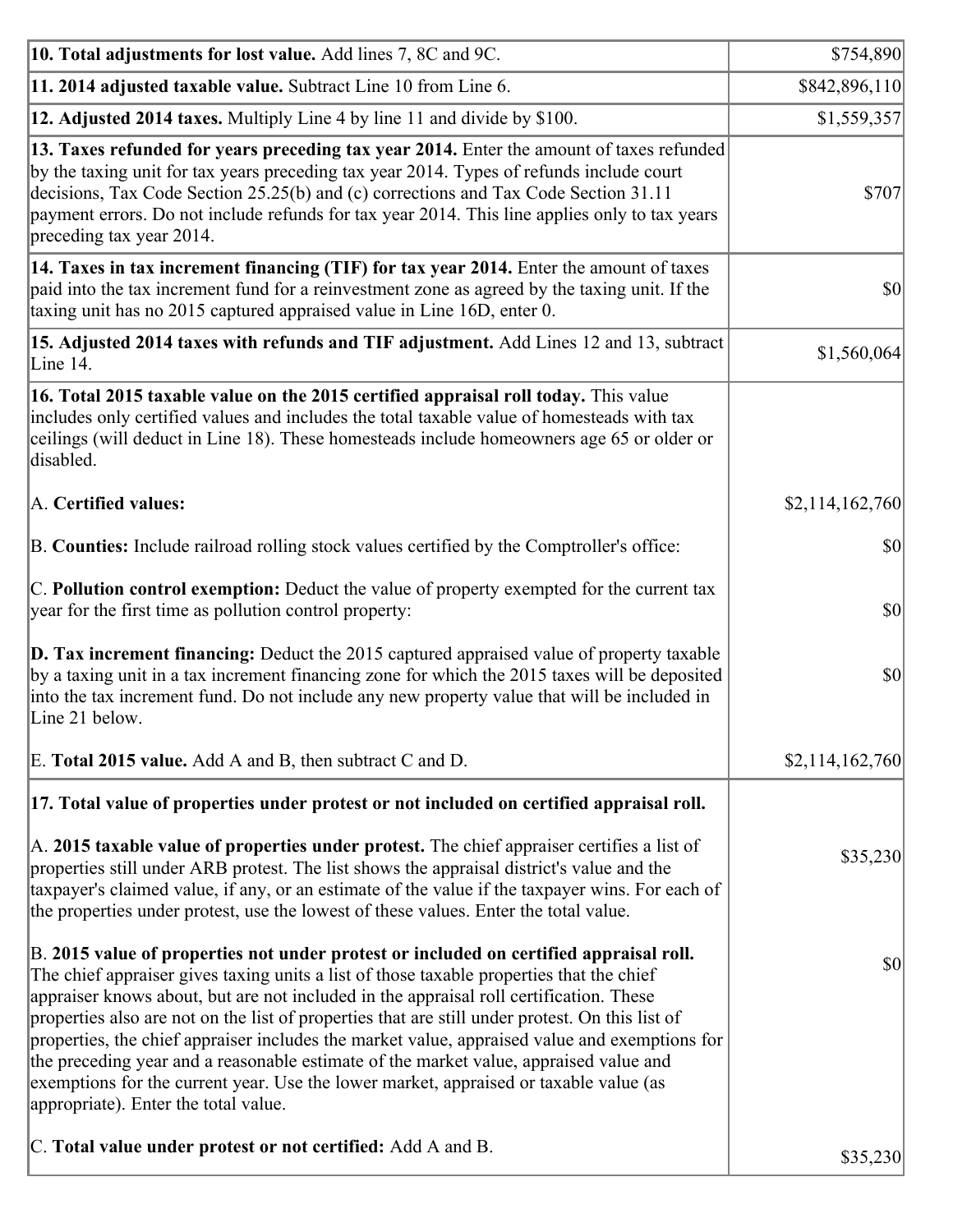| <b>18. 2015 tax ceilings.</b> Counties, cities and junior colleges enter 2015 total taxable value of<br>homesteads with tax ceilings. These include the homesteads of homeowners age 65 or older<br>or disabled. Other taxing units enter 0. If your taxing units adopted the tax ceiling provision<br>in 2014 or a prior year for homeowners age 65 or older or disabled, use this step.                                                                                                                                                                                                                                          | \$1,086,280,250  |
|------------------------------------------------------------------------------------------------------------------------------------------------------------------------------------------------------------------------------------------------------------------------------------------------------------------------------------------------------------------------------------------------------------------------------------------------------------------------------------------------------------------------------------------------------------------------------------------------------------------------------------|------------------|
| 19. 2015 total taxable value. Add Lines 16E and 17C. Subtract Line 18.                                                                                                                                                                                                                                                                                                                                                                                                                                                                                                                                                             | \$1,027,917,740  |
| 20. Total 2015 taxable value of properties in territory annexed after Jan. 1, 2014.<br>Include both real and personal property. Enter the 2015 value of property in territory<br>annexed.                                                                                                                                                                                                                                                                                                                                                                                                                                          | \$0              |
| 21. Total 2015 taxable value of new improvements and new personal property located<br>in new improvements. New means the item was not on the appraisal roll in 2014. An<br>improvement is a building, structure, fixture or fence erected on or affixed to land. New<br>additions to existing improvements may be included if the appraised value can be<br>determined. New personal property in a new improvement must have been brought into the<br>taxing unit after Jan. 1, 2014, and be located in a new improvement. New improvements <b>do</b><br>include property on which a tax abatement agreement has expired for 2015. | \$37,911,900     |
| 22. Total adjustments to the 2015 taxable value. Add Lines 20 and 21.                                                                                                                                                                                                                                                                                                                                                                                                                                                                                                                                                              | \$37,911,900     |
| <b>23. 2015 adjusted taxable value.</b> Subtract Line 22 from Line 19.                                                                                                                                                                                                                                                                                                                                                                                                                                                                                                                                                             | \$990,005,840    |
| <b>24. 2015 effective tax rate.</b> Divide Line 15 by Line 23 and multiply by $$100$ .                                                                                                                                                                                                                                                                                                                                                                                                                                                                                                                                             | \$0.157581/\$100 |
| <b>25. COUNTIES ONLY.</b> Add together the effective tax rates for each type of tax the county<br>levies. The total is the 2015 county effective tax rate.                                                                                                                                                                                                                                                                                                                                                                                                                                                                         |                  |

A county, city or hospital district that adopted the additional sales tax in November 2014 or in May 2015 must adjust its effective tax rate. The Additional Sales Tax Rate Worksheet sets out this adjustment. Do not forget to complete the Additional Sales Tax Rate Worksheet if the taxing unit adopted the additional sales tax on these dates.

<sup>1</sup>Tex. Tax Code Section  $26.012(14)$ <sup>2</sup>Tex. Tax Code Section  $26.012(14)$  $3$ Tex. Tax Code Section 26.012(13)  ${}^{4}$ Tex. Tax Code Section 26.012(15) <sup>5</sup>Tex. Tax Code Section 26.012(15)  ${}^{6}$ Tex. Tax Code Section 26.012(15)  $7$ Tex. Tax Code Section 26.012(13)  ${}^{8}$ Tex. Tax Code Section 26.03(c)  $^{9}$ Tex. Tax Code Section 26.012(13)  $10$ Tex. Tax Code Section 26.012(15) <sup>11</sup>Tex. Tax Code Section  $26.03(c)$ <sup>12</sup>Tex. Tax Code Section  $26.01(c)$ <sup>13</sup>Tex. Tax Code Section 26.04 and 26.041 <sup>14</sup>Tex. Tax Code Section 26.04 and 26.041 <sup>15</sup>Tex. Tax Code Section  $26.012(6)$  $16$ Tex. Tax Code Section 26.012(17) <sup>17</sup>Tex. Tax Code Section 26.012(17) <sup>18</sup>Tex. Tax Code Section  $26.04(c)$  $19$ Tex. Tax Code Section 26.04(d)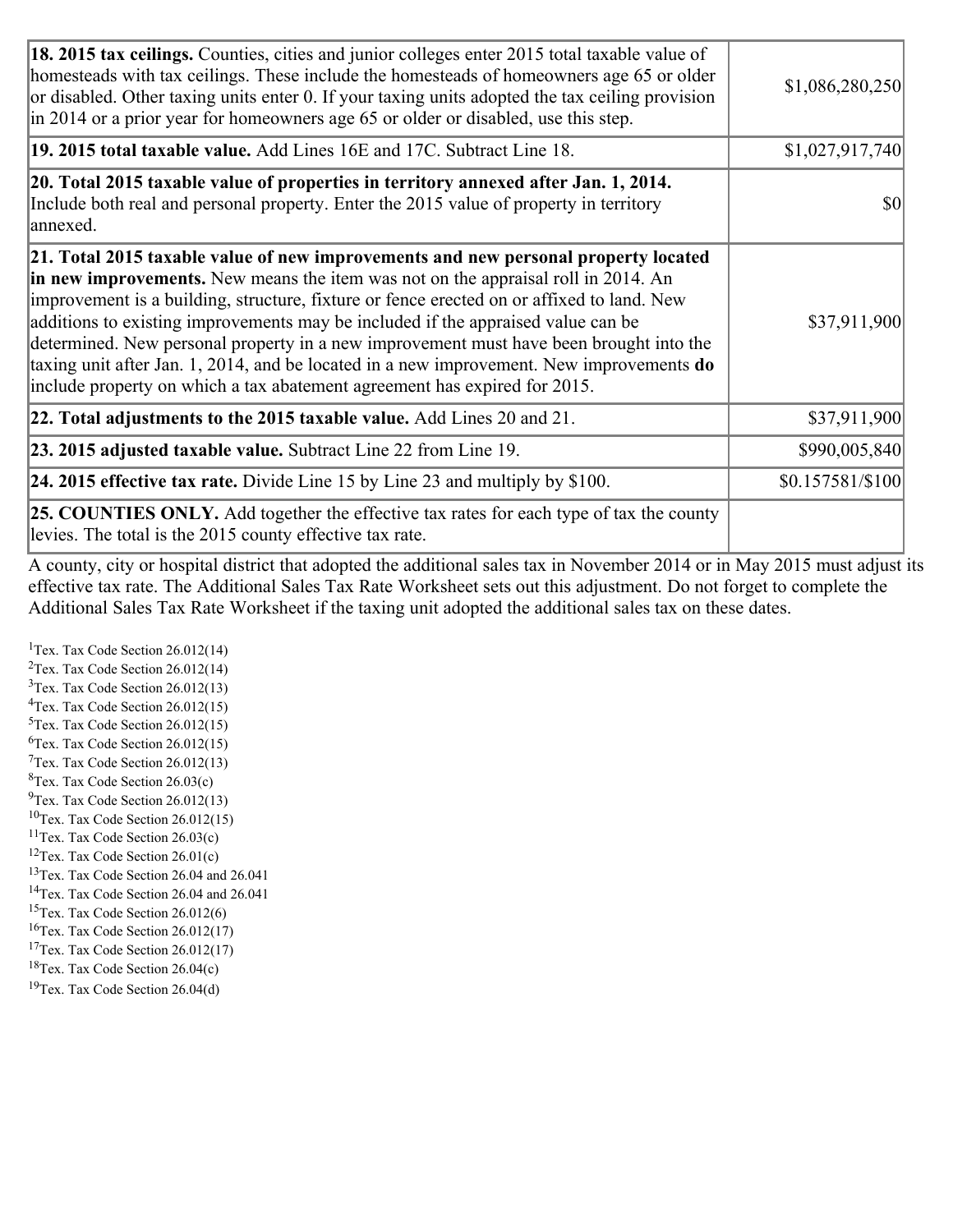## **2015 Rollback Tax Rate Worksheet South Texas College**

Date: 09/25/2019

| 26. 2014 maintenance and operations (M&O) tax rate.                                                                                                                                                                                                                                                                                                                                                                                                                                                                                                                                                                                                                     | \$0.140000/\$100                    |
|-------------------------------------------------------------------------------------------------------------------------------------------------------------------------------------------------------------------------------------------------------------------------------------------------------------------------------------------------------------------------------------------------------------------------------------------------------------------------------------------------------------------------------------------------------------------------------------------------------------------------------------------------------------------------|-------------------------------------|
| $ 27.2014$ adjusted taxable value. Enter the amount from Line 11.                                                                                                                                                                                                                                                                                                                                                                                                                                                                                                                                                                                                       | \$842,896,110                       |
| 28. 2014 M&O taxes.                                                                                                                                                                                                                                                                                                                                                                                                                                                                                                                                                                                                                                                     |                                     |
|                                                                                                                                                                                                                                                                                                                                                                                                                                                                                                                                                                                                                                                                         |                                     |
| $ A$ . Multiply Line 26 by Line 27 and divide by \$100.                                                                                                                                                                                                                                                                                                                                                                                                                                                                                                                                                                                                                 | \$1,180,054                         |
| B. Cities, counties and hospital districts with additional sales tax: Amount of additional<br>sales tax collected and spent on M&O expenses in 2014. Enter amount from full year's sales<br>tax revenue spent for M&O in 2014 fiscal year, if any. Other taxing units enter 0. Counties<br>exclude any amount that was spent for economic development grants from the amount of<br>sales tax spent.                                                                                                                                                                                                                                                                     | $ 10\rangle$                        |
| C. Counties: Enter the amount for the state criminal justice mandate. If second or later year,<br>the amount is for increased cost above last year's amount. Other taxing units enter 0.                                                                                                                                                                                                                                                                                                                                                                                                                                                                                | $ 10\rangle$                        |
| D. Transferring function: If discontinuing all of a department, function or activity and<br>transferring it to another taxing unit by written contract, enter the amount spent by the taxing<br>unit discontinuing the function in the 12 months preceding the month of this calculation. If<br>the taxing unit did not operate this function for this 12-month period, use the amount spent<br>in the last full fiscal year in which the taxing unit operated the function. The taxing unit<br>discontinuing the function will subtract this amount in H below. The taxing unit receiving<br>the function will add this amount in H below. Other taxing units enter 0. | $ 10\rangle$                        |
| E. Taxes refunded for years preceding tax year 2014: Enter the amount of M&O taxes<br>refunded in the preceding year for taxes before that year. Types of refunds include court<br>decisions, Tax Code Section 25.25(b) and (c) corrections and Tax Code Section 31.11<br>payment errors. Do not include refunds for tax year 2014. This line applies only to tax years<br>preceding tax year 2014.                                                                                                                                                                                                                                                                     | \$516                               |
| F. Enhanced indigent health care expenditures: Enter the increased amount for the<br>current year's enhanced indigent health care expenditures above the preceding tax year's<br>enhanced indigent health care expenditures, less any state assistance.                                                                                                                                                                                                                                                                                                                                                                                                                 | $\vert \mathbf{S} \mathbf{O} \vert$ |
| G. Taxes in TIF: Enter the amount of taxes paid into the tax increment fund for a<br>reinvestment zone as agreed by the taxing unit. If the taxing unit has no 2015 captured<br>appraised value in Line 16D, enter 0.                                                                                                                                                                                                                                                                                                                                                                                                                                                   | $ 10\rangle$                        |
| <b>H. Adjusted M&amp;O Taxes.</b> Add A, B, C, E and F. For unit with D, subtract if discontinuing<br>function and add if receiving function. Subtract G.                                                                                                                                                                                                                                                                                                                                                                                                                                                                                                               | \$1,180,570                         |
| 29. 2015 adjusted taxable value. Enter Line 23 from the Effective Tax Rate Worksheet.                                                                                                                                                                                                                                                                                                                                                                                                                                                                                                                                                                                   | \$990,005,840                       |
| <b>30. 2015 effective maintenance and operations rate.</b> Divide Line 28H by Line 29 and<br>multiply by \$100.                                                                                                                                                                                                                                                                                                                                                                                                                                                                                                                                                         | \$0.119249/\$100                    |
| 31. 2015 rollback maintenance and operation rate. Multiply Line 30 by 1.08.                                                                                                                                                                                                                                                                                                                                                                                                                                                                                                                                                                                             | \$0.128788/\$100                    |